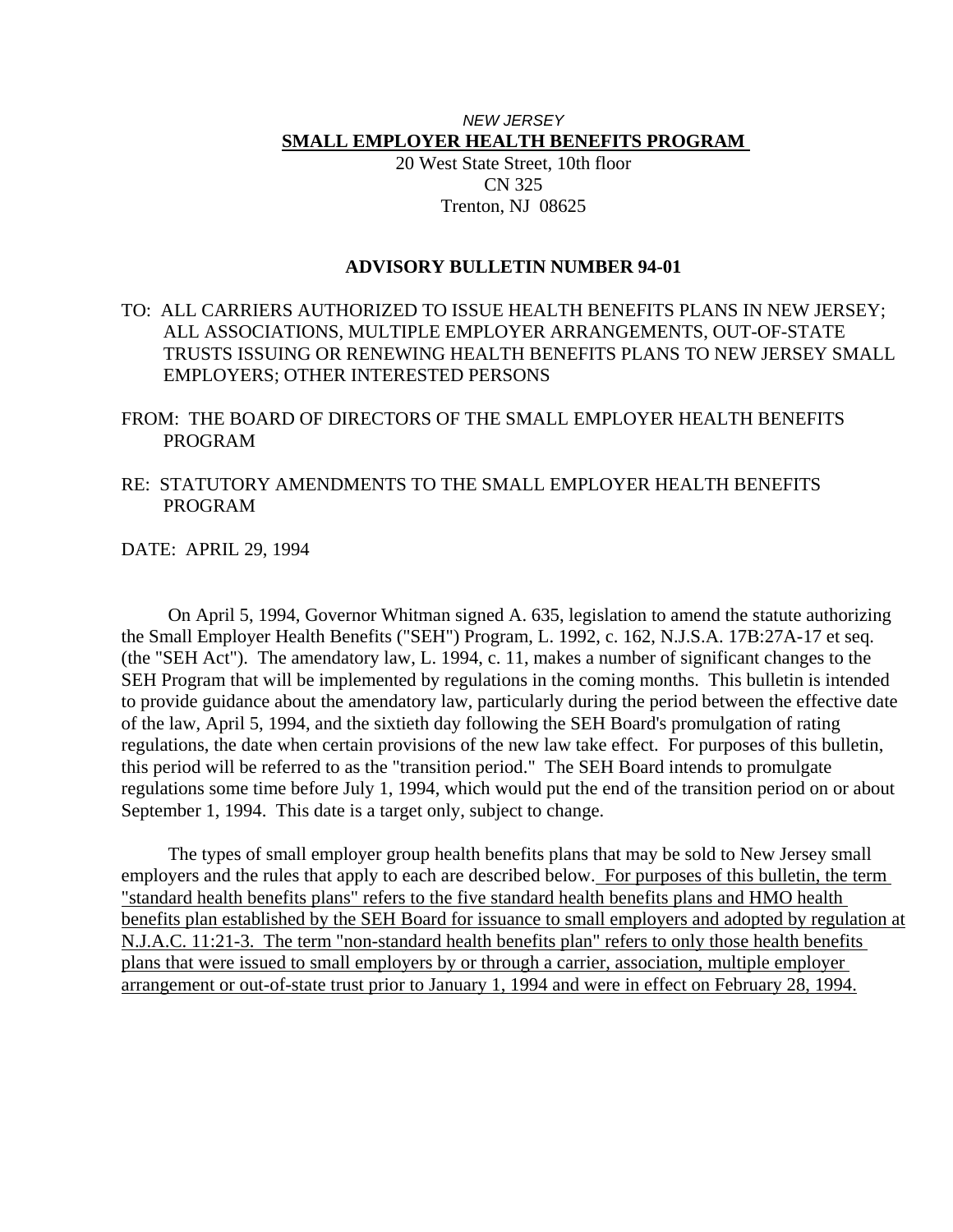#### **I. Standard health benefits plans**

 All small employer carriers, associations, multiple employer arrangements, and out-of-state trusts shall offer to all small employers the standard health benefits plans. Standard health benefits plans shall conform, in all respects, with the requirements of the SEH Act and rules promulgated thereunder.

 The rating requirements for issuance of a standard health benefits plan must conform with N.J.A.C. 11:21-9 and, beginning on the first 12-month anniversary of the plan following the end of the transition period, the issuance or renewal of a standard health benefits plan shall conform with rating regulations to be adopted by the SEH Board. Until then, a carrier may continue to use those rating factors on file with the New Jersey Department of Insurance in rating a standard health benefits plan.

#### **II. Non-standard health benefits plans**

### A. Renewal and continuation of a non-standard health benefits plan

 A non-standard health benefits plan may be renewed or continued, including rating thereof, during the transition period, subject only to the laws and regulations in effect prior to April 5, 1994.

 After the transition period, a non-standard health benefits plan may be renewed or continued, at the option of the small employer policy or contract holder, if, beginning on the first 12-month anniversary of the plan that occurs after the transition period, the plan conforms with the requirements of guaranteed issuance (with respect to all small employers and their eligible employees), preexisting condition limitations, guaranteed renewal, minimum participation requirements, modified community rating, and continuation of coverage, as set forth in the SEH Act and regulations promulgated thereunder.

 A carrier, association, multiple employer arrangement, or out-of-state trust shall not withdraw a non-standard health benefits plan without the approval of the Commissioner of Insurance and shall keep such plans in effect, at the option of the small employer policy or contract holder, until the third 12-month anniversary date of the policy or contract occurring after February 28, 1994. A small employer may renew or continue a non-standard health benefits plan until the second 12-month anniversary date of the policy or contract occurring after February 28, 1994. The deductible or copayment of a non-standard health benefits plan renewed or continued may be changed.

#### **B. Reinstatement of a non-standard health benefits plan**

 A non-standard health benefits plan whose anniversary date occurred between March 1, 1994 and April 5, 1994 and was canceled as a result of forced conversion to a standard health benefits plan may be reinstated, at the option of the small employer policy or contract holder, within 60 days of that anniversary date.

 Beginning on the first 12-month anniversary of a reinstated plan that occurs after the transition period, the plan shall conform with the requirements of guaranteed issuance (with